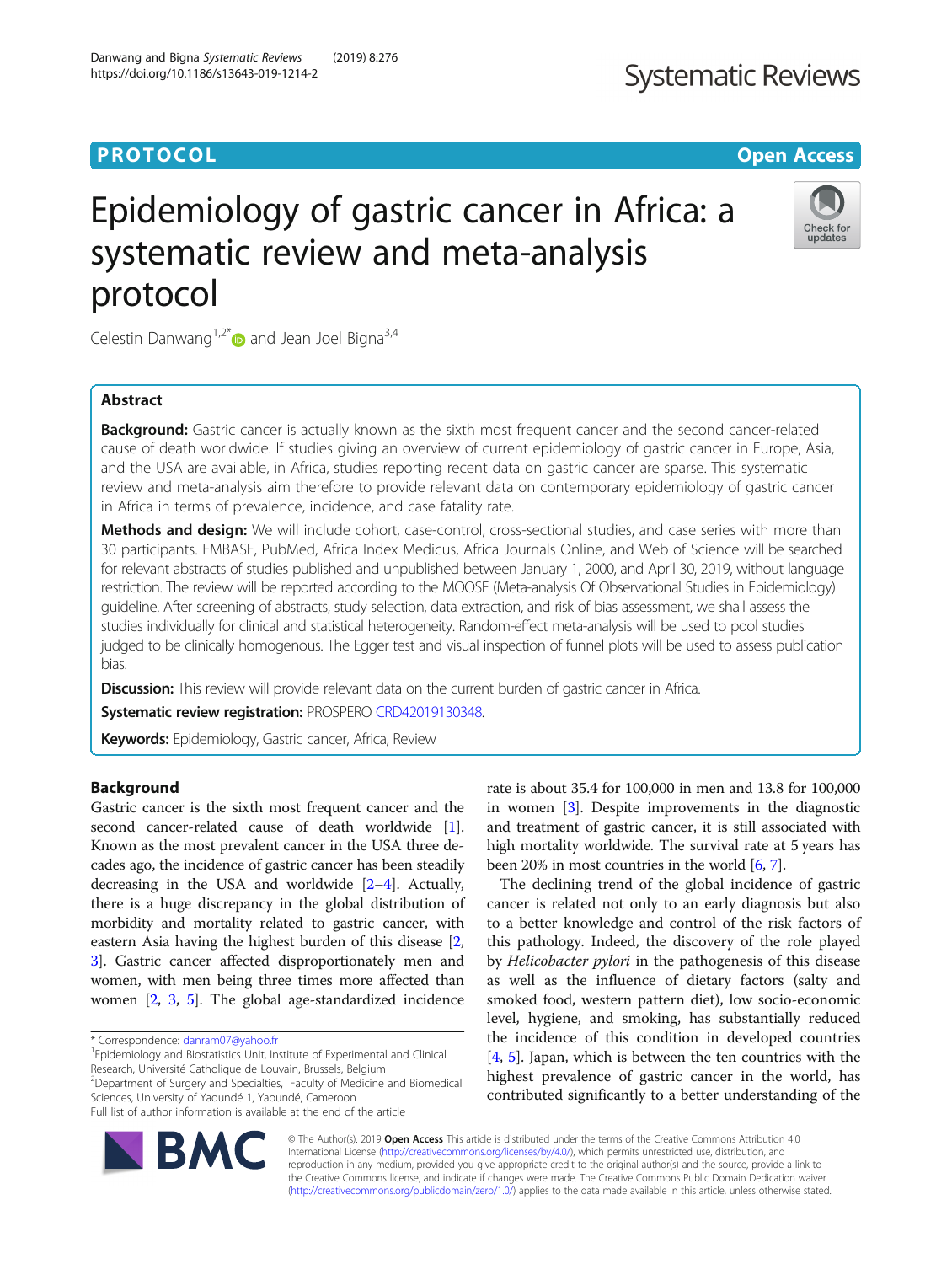pathogenesis of gastric cancer and the role of early endoscopic screening in the reduction of its prevalence [[2,](#page-3-0) [7](#page-3-0)]. In this country, a 50% reduction in mortality rate associated with gastric cancer between 1975 and 2005 has been observed [[2\]](#page-3-0).

Most of the studies published on the occurrence of gastric cancer in Africa are modeling studies or do not always consider both published and unpublished literature, but cancer registries' data to make their estimations  $[8-11]$  $[8-11]$  $[8-11]$  $[8-11]$ . In many African countries, the reporting system and thus cancer registries have many weaknesses that may lead to an incorrect estimation of the true epidemiology of the disease  $[12]$  $[12]$  $[12]$ . An estimation of epidemiology of gastric cancer using a different approach based mainly on available contemporary literature may give a different picture of this condition in the African continent which has an epidemiological peculiarity because of the double burden of infectious diseases (among which Helicobacter pylori infections) and non-infectious diseases [\[13](#page-3-0)]. We therefore propose the current study with the aim to synthetized data on contemporary epidemiology of gastric cancer in Africa throw a systematic review with meta-analysis in order to provide relevant and accurate data that can help to build efficient and sustainable strategies by policymakers to curb down the burden of this disease.

# Review question

What is the epidemiology of gastric cancer in people living in Africa?

# **Objectives**

This systematic review and meta-analysis aim at the following:

- 1. Determine the incidence of gastric cancer in people living in Africa
- 2. Determine the prevalence of gastric cancer in people living in Africa
- 3. Determine the case fatality rate of gastric cancer in people living in Africa

# Methods and design

This systematic review and meta-analysis will be reported in conformity with the MOOSE (Meta-analysis Of Observational Studies in Epidemiology) guideline [[14](#page-3-0)]. The Preferred Reporting Items for Systematic Review and Meta-Analysis (PRISMA-P) for Protocol was used to report this protocol [[15](#page-3-0)]. The PRISMA-P checklist is attached as Additional file [1.](#page-3-0) This protocol is registered in PROSPERO with the number CRD42019130348.

# Criteria for considering studies for the review Population

We will include participants with gastric cancer of all age and gender to determine the case fatality rate. To determine the prevalence and incidence, we will consider general population and populations with specific diseases or conditions.

## **Outcomes**

We will consider studies reporting the following outcomes with enough data to compute these estimates: prevalence, incidence, and case fatality rate of gastric cancer. Gastric cancer had to be diagnosed with anatomo-pathological examination; otherwise, the definition used by the author will be reported. We will exclude studies in which relevant data are impossible to extract even after contacting the corresponding author.

The primary outcome will be the prevalence of gastric cancer representing the number of cases divided by the total population in a given time point. The secondary outcomes will be the incidence rate (number of new cases during a period divided by the number of participants' time of follow-up) and case fatality rate (number of deaths divided by the number of patients with gastric cancer).

#### Types of studies

We will include cohort studies, case-control studies, cross-sectional studies, and case series with more than 30 participants. Letters to the editor, case reports, narrative reviews, commentaries, perspectives, and editorials will be excluded.

# Search strategy for identifying relevant studies

The search strategy will be conducted in the following sections.

# Bibliographic database searches

Relevant articles published on gastric cancer will be identified by searching EMBASE, PubMed, Africa Index Medicus, Africa Journals Online, and Web of Science between January 1, 2000, and April 30, 2019. Text words and medical subject heading terms related to gastric cancer will be used including "gastric cancer," "stomach neoplasm," "gastric neoplasm," and "stomach cancer." The name of the African country in the language relevant to this country will also be applied. Additional file [2](#page-3-0) shows the full search strategy for PubMed that will be adapted to fit with other databases. No language restriction will be applied. For articles published in a language other than Spanish, English, and French, an experienced translator in the concerned language will be contacted for translation.

# Searching for other sources.

We will scan the references of all relevant articles for additional data sources missed during our search, and their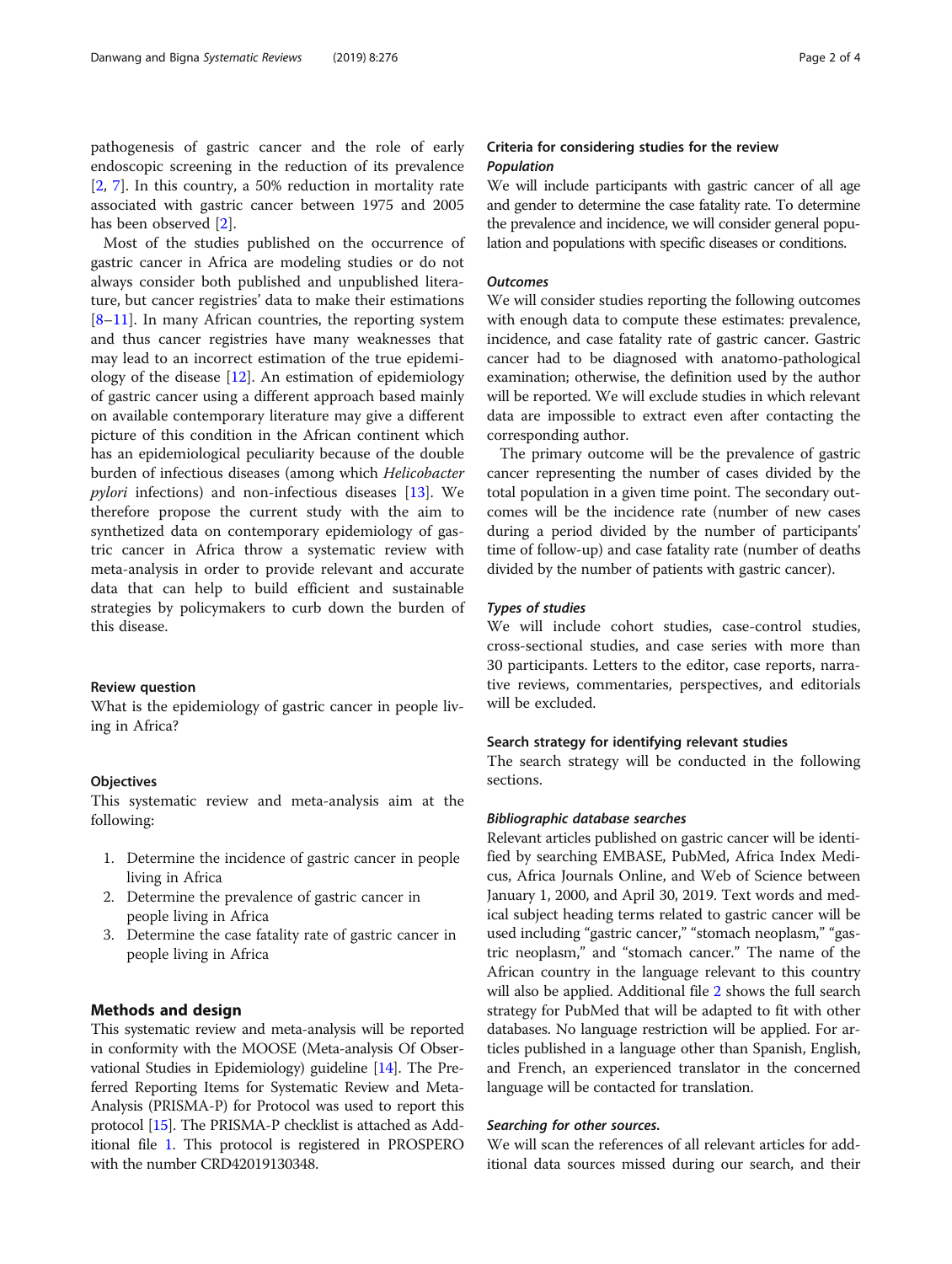full texts will be retrieved. References of pertinent reviews will also be scanned. Cancer registries, official governments documents related to health, government reports, and conference papers will also be scrutinized.

#### Selection of studies for inclusion in the review

Two reviewers (CD and JJB) will independently evaluate the studies obtained from the searches, using an assessment form to ensure that the selection criteria are reliably applied. These reviewers will screen the titles and abstracts of papers obtained, after which the full texts of potentially eligible papers will be retrieved by at least one reviewer. The two reviewers will independently review the full text of each potentially eligible study, compare their results, and resolve any discrepancy by discussion. For duplicate studies published in more than one report, the one reporting the largest sample size will be considered. Studies with inaccessible full text either online or from the corresponding author will be excluded.

# Assessment of methodological quality and reporting of data

Methodological quality and risk of bias of included studies will be assessed using an adapted version of the risk of bias assessment tool developed by Hoy et al., and reported accordingly [\[16\]](#page-3-0).

#### Data extraction and management

All references identified after implementation of the searched strategy will be imported inside the Endnote software. All records obtained from various databases will be combined in a single Endnote library, and the duplicates will be removed. A data extraction form will thereafter be used to collect information on the surname of the first author, year of publication, country where the study was conducted, study design, study area (rural versus urban), age groups (children, adolescent, adult, elders), sample size, mean or median age, gender, specific characteristics of the study population, histological type of the cancer, location of the tumor, classification of the cancer (according to Union for International Cancer Control classification), prevalence, incidence, and case fatality rate of gastric cancer in the study. For multinational studies, the data will be reported for the individual countries. Where it is impossible to disaggregate data for such studies by country, data will be presented as a single study, and the individual countries which participated in the study will be reported.

## Data synthesis and analysis

We plan to do a meta-analysis after data collection. Unadjusted prevalence and incidence with their standard errors for each study will be recalculated based on the information of crude numerators and denominators provided by individual studies. The variance of the studyspecific prevalence will be stabilized with the Freeman-Tukey double arcsine transformation [[17\]](#page-3-0), before pooling the data using a random-effect meta-analysis model. All pooled estimates will be reported with their 95% confidence interval. Heterogeneity will be assessed using the  $\chi^2$  test on Cochran's Q statistic and quantified by calculating  $I^2$  [[18](#page-3-0)]. Values of 25%, 50%, and, 75% for  $I^2$ will respectively represent low, medium, and high heterogeneity. We will assess the presence of publication bias using funnel plot inspection and Egger's test if there are three studies or more for a meta-analysis [\[19](#page-3-0)]. When there will be enough data, meta-regression and subgroup analyses will be performed to investigate the possible sources of heterogeneity using the WHO African subregion, histological type of cancer, gender, and study quality. In case of substantial clinical heterogeneity, a narrative summary of findings will be done. The interrater agreement for study inclusion between investigators will be assessed using Cohen's κ coefficient [\[20](#page-3-0)]. Data analyses will be done using the "meta" package of the statistical software R (version 3.2.2, The R Foundation for statistical computing, Vienna, Austria).

#### Presentation and reporting of results

The study selection process will be summarized using a flow diagram. Quantitative data will be presented in tables of individual studies, and in summary tables, and forest plots where appropriate. Data will be reported according to histological type of cancers, gender, age group, countries, and African subregions. The quality scores and risk of bias for each eligible study will be reported accordingly. The strength of the body of evidence will be assessed using the GRADE classification.

#### **Discussion**

The purpose of this study is to provide relevant data on the current burden of gastric cancer in Africa. African countries are afflicted by the double burden of infectious and non-infectious diseases, and epidemiological data on the occurrence of those diseases are therefore needed to target the deadliest ones as a priority in order to reduce the high mortality still observed in many countries of the WHO African region. One limitation to this study may be the quality of primary studies included in the review. Indeed, the method used for the ascertainment and classification of gastric cancer may vary across studies. Given the low availability of CT scan and modern imaging techniques in Africa 20 years ago, some major information needs for the stage classification may be missing. Another limitation may be the low number of published studies on gastric cancer in Africa which may lead to an estimation based mainly on unpublished literature. Nevertheless, this study will be the first systematic review with meta-analysis summarizing published and unpublished data on the occurrence and